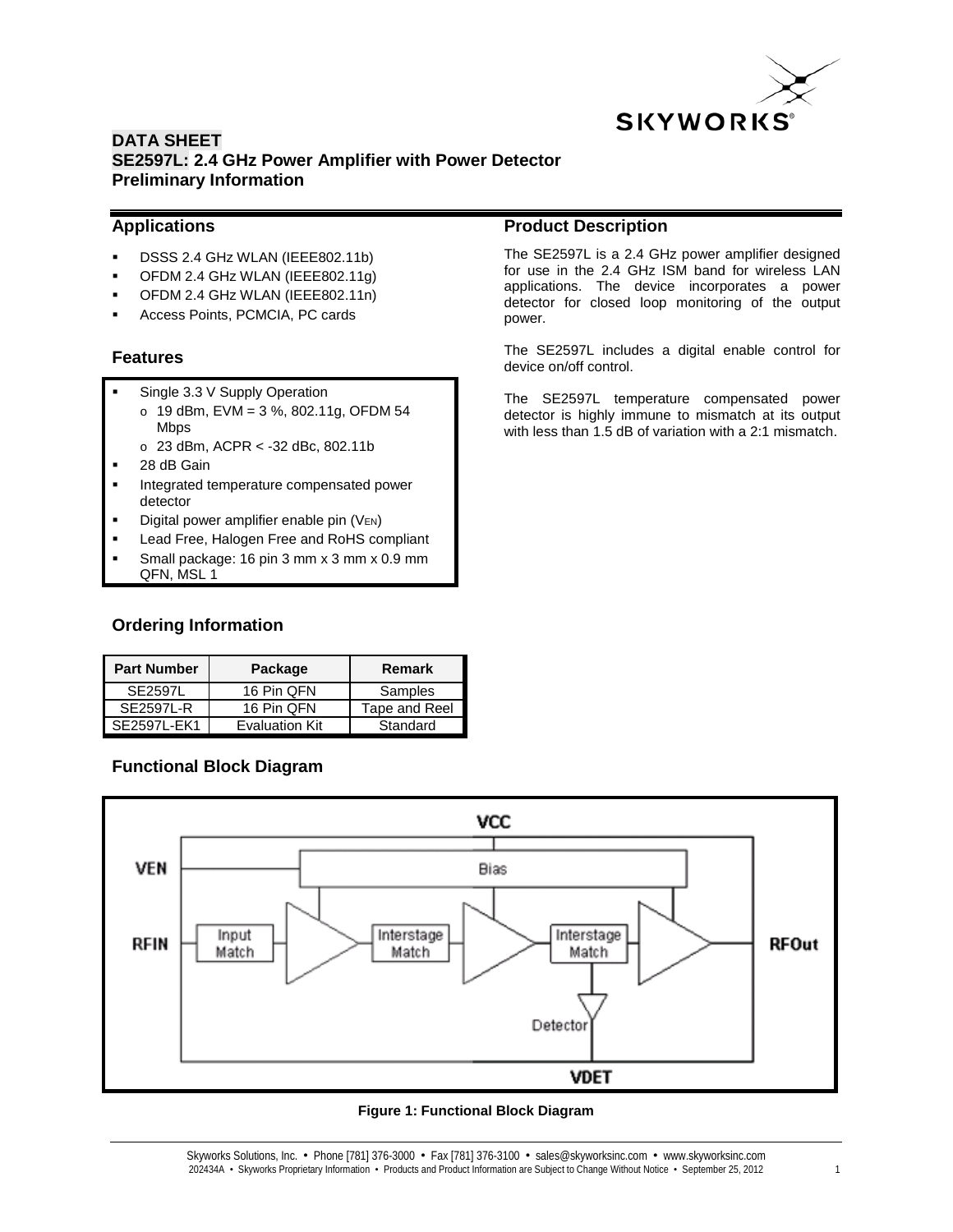



#### **Figure 2: SE2597L Pin-Out Diagram**

# **Pin Out Description**

| Pin No.   | <b>Name</b>      | <b>Description</b>                                 |
|-----------|------------------|----------------------------------------------------|
| 1         | <b>NU</b>        | No Connect                                         |
| 2         | <b>RFin</b>      | Power amplifier RF input; DC block required        |
| 3,4,5     | <b>NU</b>        | No Connect                                         |
| 6         | EN               | Digital pin used to power up and power down the IC |
| 7,8       | <b>NU</b>        | No Connect                                         |
| 9         | <b>DET</b>       | Analog power detector output                       |
| 10        | <b>NU</b>        | No Connect                                         |
| 11        | <b>RFout</b>     | Power Amplifier RF output                          |
| 12        | VCC <sub>3</sub> | Third Stage Collector Voltage                      |
| $13 - 15$ | <b>NU</b>        | No Connect                                         |
| 16        | <b>VCC</b>       | Stages 1, 2 collector supply                       |
| Paddle    | <b>GND</b>       | Exposed die paddle; electrical and thermal ground  |

Skyworks Solutions, Inc. • Phone [781] 376-3000 • Fax [781] 376-3100 • sales@skyworksinc.com • www.skyworksinc.com 202434A • Skyworks Proprietary Information • Products and Product Information are Subject to Change Without Notice • September 25, 2012 2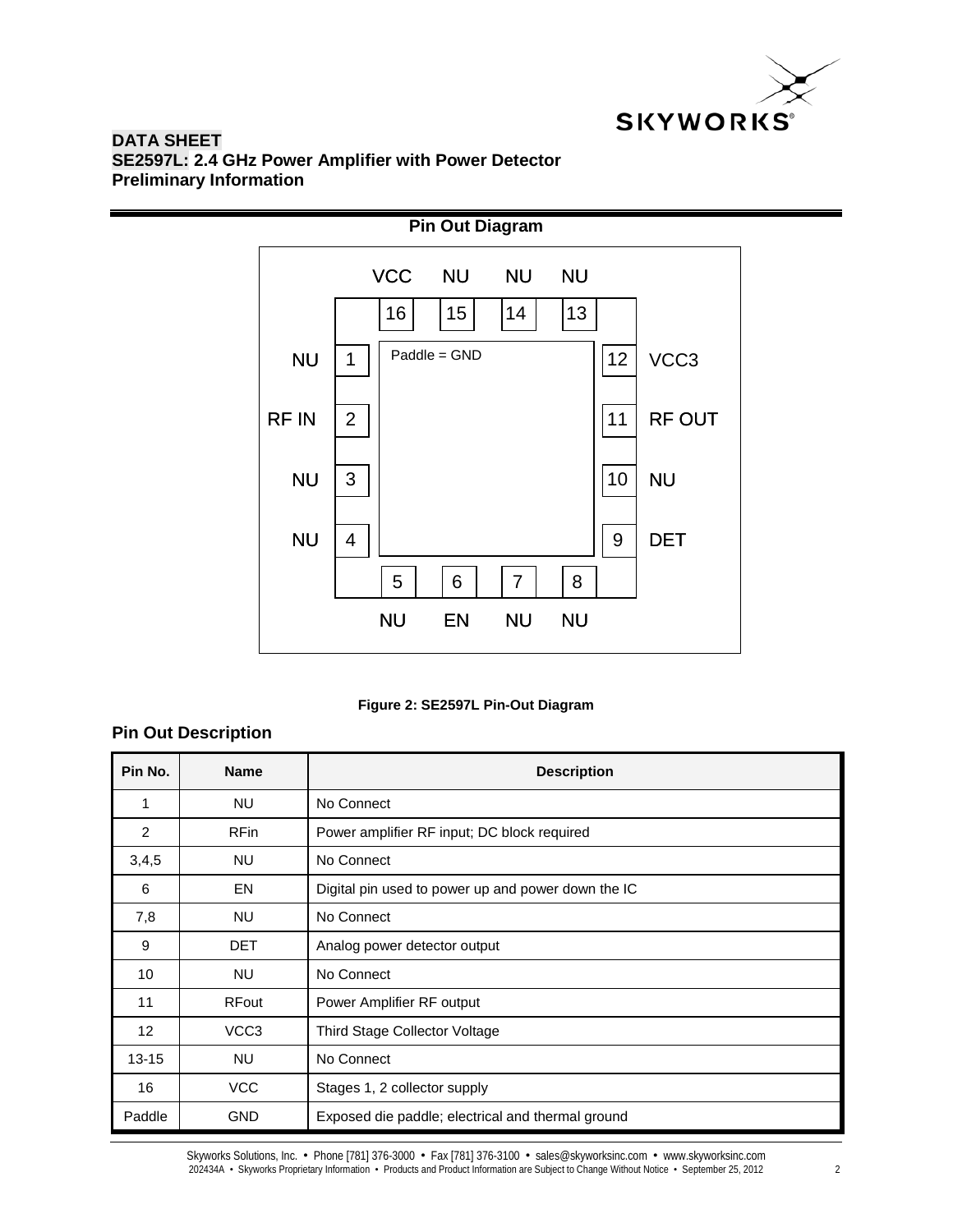

#### **Absolute Maximum Ratings**

These are stress ratings only. Exposure to stresses beyond these maximum ratings for a long period of time may cause permanent damage to, or affect the reliability of the device. Avoid operating the device outside the recommended operating conditions defined below. This device is ESD sensitive. Handling and assembly of this device should be at ESD protected workstations.

| Symbol             | <b>Definition</b>                                                                                                            | Min.   | Max. | Unit   |
|--------------------|------------------------------------------------------------------------------------------------------------------------------|--------|------|--------|
| <b>Vcc</b>         | Supply Voltage on pins Vcc                                                                                                   | $-0.3$ | 4    | $\vee$ |
| <b>RFout</b>       | Supply Voltage on pins Vcc <sub>3</sub> (Note: SE2597L)<br>application circuit must be followed for operation above<br>3.6 V | $-0.3$ | 5.5  |        |
| <b>VEN</b>         | <b>Power Amplifier Enable</b>                                                                                                | $-0.3$ | 3.6  |        |
| <b>RFin</b>        | RF Input Power, RF_OUT terminated into $50\Omega$ match                                                                      |        | 10   | dBm    |
| <b>T</b> stg       | Storage Temperature Range                                                                                                    | $-40$  | 150  | °C     |
| ESD <sub>HBM</sub> | JEDEC JESD22-A114<br>all pins                                                                                                |        | 500  |        |

## **Recommended Operating Conditions**

| Symbol           | <b>Parameter</b>                        | Min. | Max. | Unit |
|------------------|-----------------------------------------|------|------|------|
| Vcc              | Supply Voltage                          | 3.0  | 3.6  |      |
| Vcc <sub>3</sub> | Supply Voltage on pins Vcc <sub>3</sub> | 3.0  | 3.6  |      |
| TA               | <b>Ambient Temperature</b>              | -40  | 85   | °C   |

#### **DC Electrical Characteristics**

Conditions:  $V_{CC} = V_{CC3} = V_{EN} = 3.3 V$ , TA = 25 °C, as measured on Skyworks Solutions' SE2597L-EV1 evaluation board, unless otherwise noted.

| Symbol          | <b>Parameter</b>                                  | <b>Conditions</b>                                                                       | Min.                     | Typ.           | Max.       | Unit   |
|-----------------|---------------------------------------------------|-----------------------------------------------------------------------------------------|--------------------------|----------------|------------|--------|
| $CC-802.11b$    | <b>Supply Current</b><br>(Sum of Vcco, Vcc, Vcc3) | $P_{\text{OUT}} = 23$ dBm, 11 Mbps CCK<br>signal, $BT = 0.45$ , $Vcc = Vcc3 = 3.3$<br>v | $\overline{\phantom{a}}$ | 250            |            | mA     |
| $ICC-802.11q$   | Supply Current (Sum of<br>Vcc, Vcc <sub>3</sub>   | $P_{OUT}$ = 19 dBm, 54 Mbps OFDM<br>signal, 64 QAM, $Vec = Vec3 = 3.3 V$                |                          | 175            |            | mA     |
| $I_{\text{CQ}}$ | <b>Supply Current</b><br>(Sum of Vcc, Vcc3)       | No RF                                                                                   | $\overline{\phantom{a}}$ | 125            |            | mA     |
| <b>OFF</b>      | <b>Supply Current</b>                             | $V_{EN} = 0 V$ , No RF                                                                  | ٠                        | $\mathfrak{p}$ | 10         | μA     |
| <b>VENH</b>     | Logic High Voltage                                |                                                                                         | 1.3                      |                | <b>Vcc</b> | $\vee$ |
| VENL            | Logic Low Voltage                                 |                                                                                         | $\Omega$                 |                | 0.5        | $\vee$ |
| <b>LENH</b>     | <b>Input Current Logic</b><br>High Voltage        |                                                                                         |                          | 300            |            | μA     |

Skyworks Solutions, Inc. • Phone [781] 376-3000 • Fax [781] 376-3100 • sales@skyworksinc.com • www.skyworksinc.com 202434A • Skyworks Proprietary Information • Products and Product Information are Subject to Change Without Notice • September 25, 2012 3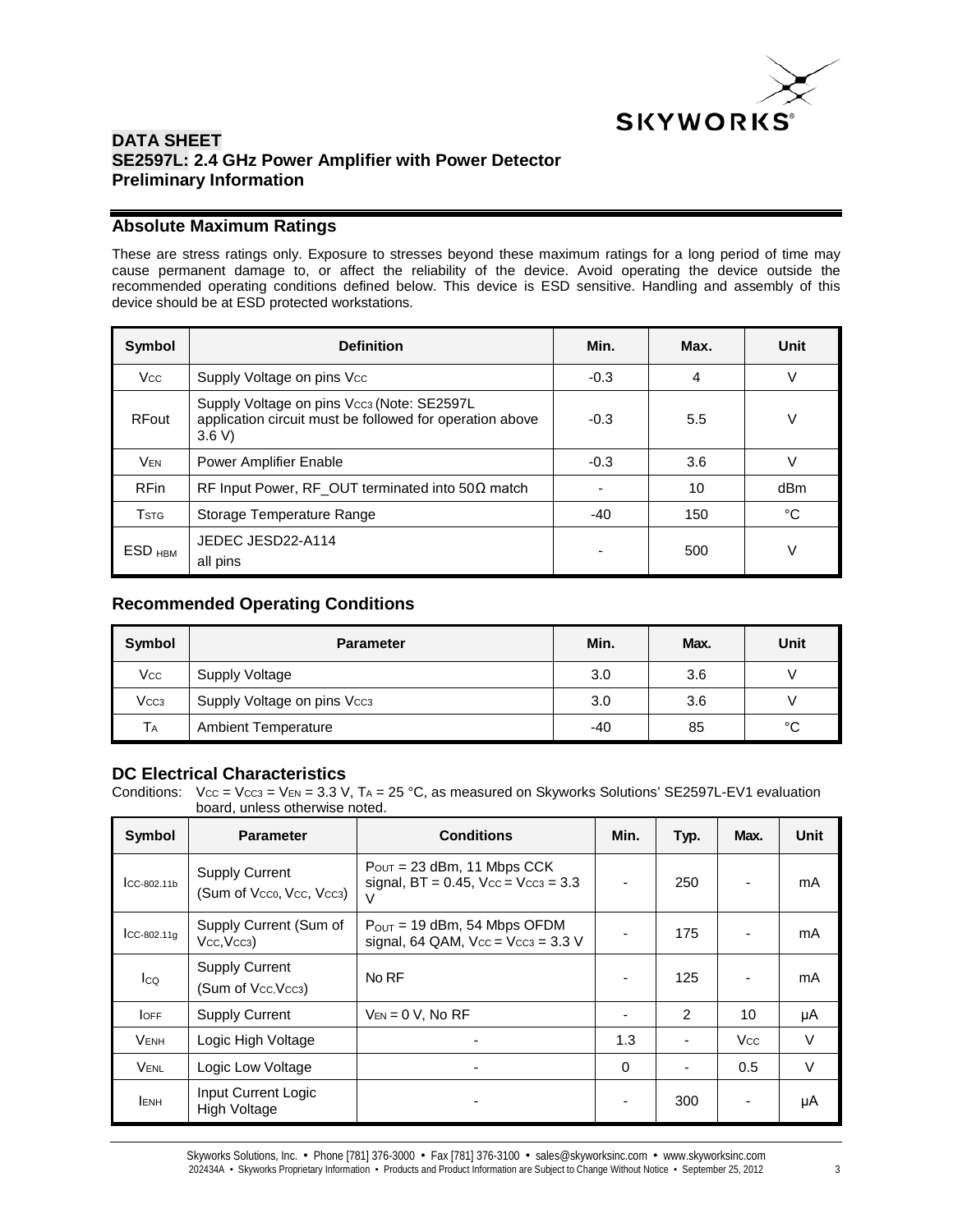

| Symbol     | <b>Parameter</b>                   | <b>Conditions</b>        | Min.                     | Typ. | Max. | Unit |
|------------|------------------------------------|--------------------------|--------------------------|------|------|------|
| <b>ENL</b> | Input Current Logic Low<br>Voltage | $\overline{\phantom{0}}$ | $\overline{\phantom{0}}$ |      | -    | μA   |
| $Z_{EN}$   | Enable pin input<br>impedance      | Passive Pull Down        |                          | 10   | -    | kΩ   |

## **AC Electrical Characteristics**

#### *802.11b/g AC Electrical Characteristics*

Conditions:  $Vcc = Vcc = V$  = 3.3 V, f = 2.45 GHz, TA = 25 °C, as measured on Skyworks Solutions' SE2597L-EV1 evaluation board, unless otherwise noted

| Symbol          | <b>Parameter</b>                        | <b>Conditions</b>                                                                 | Min.                                                                | Typ.  | Max.                     | <b>Unit</b>     |
|-----------------|-----------------------------------------|-----------------------------------------------------------------------------------|---------------------------------------------------------------------|-------|--------------------------|-----------------|
| $f_{L-U}$       | <b>Frequency Range</b>                  |                                                                                   | 2400                                                                |       | 2500                     | <b>MHz</b>      |
|                 |                                         | 54 Mbps OFDM signal,<br>64 QAM, 3% EVM                                            |                                                                     | 19    | ٠                        |                 |
| <b>POUT</b>     |                                         | 11 Mbps CCK signal,<br>$BT = 0.045$ , Mask                                        |                                                                     | 23    |                          |                 |
|                 | <b>Output Power</b>                     | 802.11n, HT20, all data<br>rates, Mask                                            |                                                                     | 23    |                          | dBm             |
|                 |                                         | 802.11n, HT40, all data<br>rates, Mask                                            |                                                                     | 23    |                          |                 |
| $P_{1dB}$       | Output 1dB compression point            | No modulation                                                                     | 24.5                                                                | 26.5  | $\blacksquare$           | dB <sub>m</sub> |
| S <sub>11</sub> | Input Return Loss                       |                                                                                   |                                                                     | $-12$ | $-10$                    | dB              |
| $S_{21}$        | Small Signal Gain                       | $P_{IN} = -25$ dBm                                                                | 26                                                                  | 28    | 34                       | dB              |
| $\Delta S_{21}$ | Gain Variation over band                | $P_{IN} = -25$ dBm.<br>$f_{IN} = 2400$ to 2500 MHz                                |                                                                     | 1     | $\overline{\phantom{a}}$ | dB              |
| 2f              | Harmonic                                | $P_{OUT} = 23$ dBm, CW                                                            |                                                                     | $-50$ | $\blacksquare$           | dBm/MHz         |
| 3f              |                                         |                                                                                   | $\overline{\phantom{0}}$                                            | $-50$ | Ξ.                       | dBm/MHz         |
| tr, tr          | Rise and Fall Time                      |                                                                                   | $\overline{\phantom{a}}$                                            | 0.5   | $\overline{\phantom{a}}$ | µSec            |
| <b>STAB</b>     | Stability                               | $P_{OUT} = 23$ dBm, 54<br>Mbps OFDM signal, 64<br>$OAM VSWR = 6:1$ All<br>Phases  | All non-harmonically related outputs less<br>than $-50$ dBc/100 kHz |       |                          |                 |
| <b>VSWR</b>     | Tolerance to output load<br>mismatching | $P_{OUT} = 23$ dBm, 54<br>Mbps OFDM signal, 64<br>$QAM VSWR = 10:1$ All<br>Phases | No damage                                                           |       |                          |                 |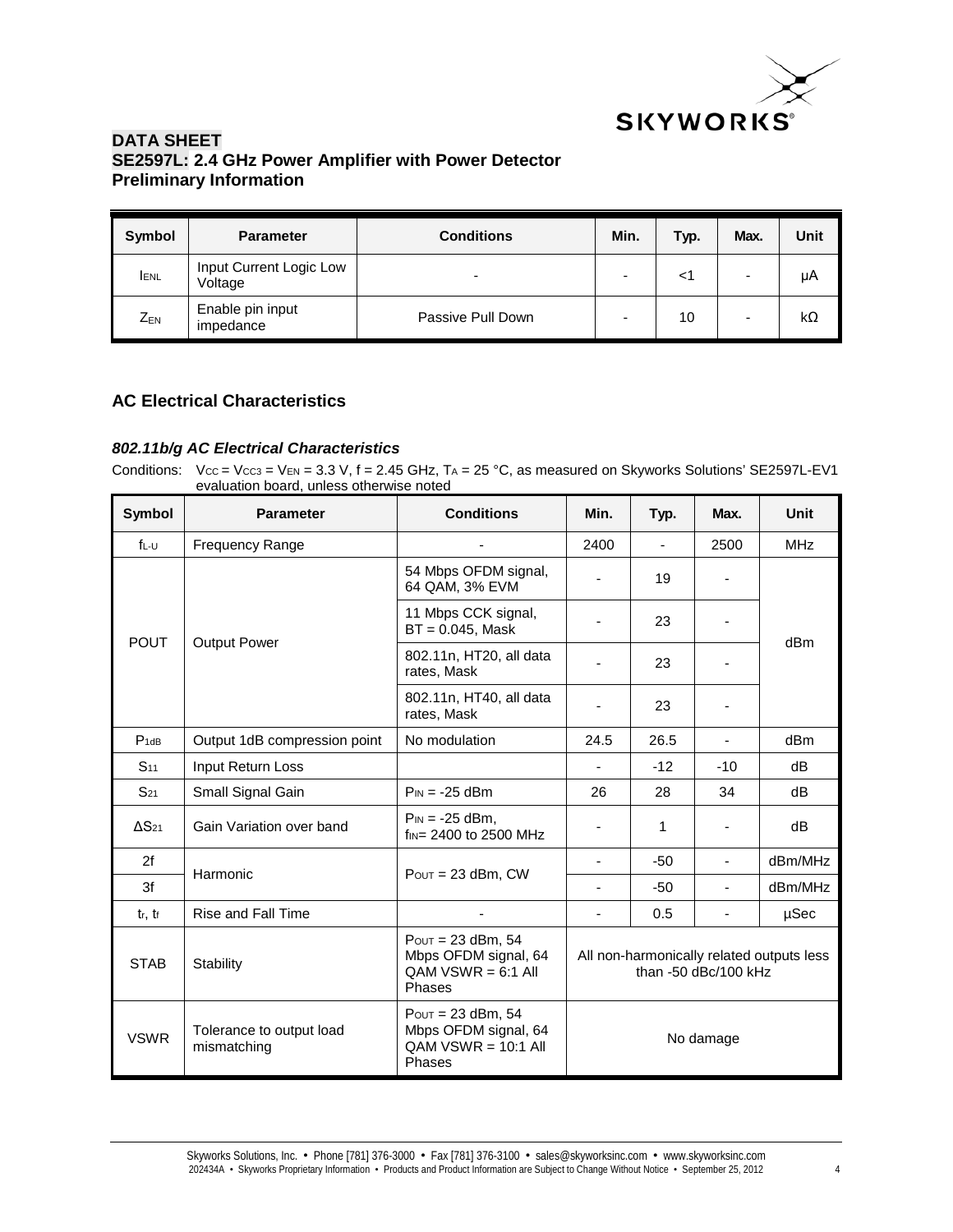

# **Power Detector**

Conditions:  $Vcc = Vcc = V_{EN} = 3.3 V$ , f = 2.45 GHz, T<sub>A</sub> = 25 °C, as measured on Skyworks Solutions' SE2597L-EV1 evaluation board, unless otherwise noted

| Symbol        | <b>Parameter</b>  | <b>Conditions</b>         | Min. | Typ.                     | Max.      | Unit      |
|---------------|-------------------|---------------------------|------|--------------------------|-----------|-----------|
| <b>PDR</b>    | Pour detect range |                           | 0    | $\overline{\phantom{a}}$ | $P_{1dB}$ | dBm       |
| <b>VDET</b>   | Detector voltage  | $P_{\text{OUT}} = 23$ dBm |      | 1.04                     |           |           |
| <b>VDET</b>   | Detector voltage  | $P_{\text{OUT}} = 21$ dBm |      | 0.87                     |           |           |
| <b>VDET</b>   | Detector voltage  | $P_{OUT} = NO RF$         |      | 0.33                     |           |           |
| <b>PDZOUT</b> | Output Impedance  |                           |      | 2.3                      | -         | KΩ        |
| PDZLOAD       | DC load impedance |                           | 10   | $\overline{\phantom{a}}$ |           | $k\Omega$ |



**Figure 3: SE2597L Power Detector Characteristic**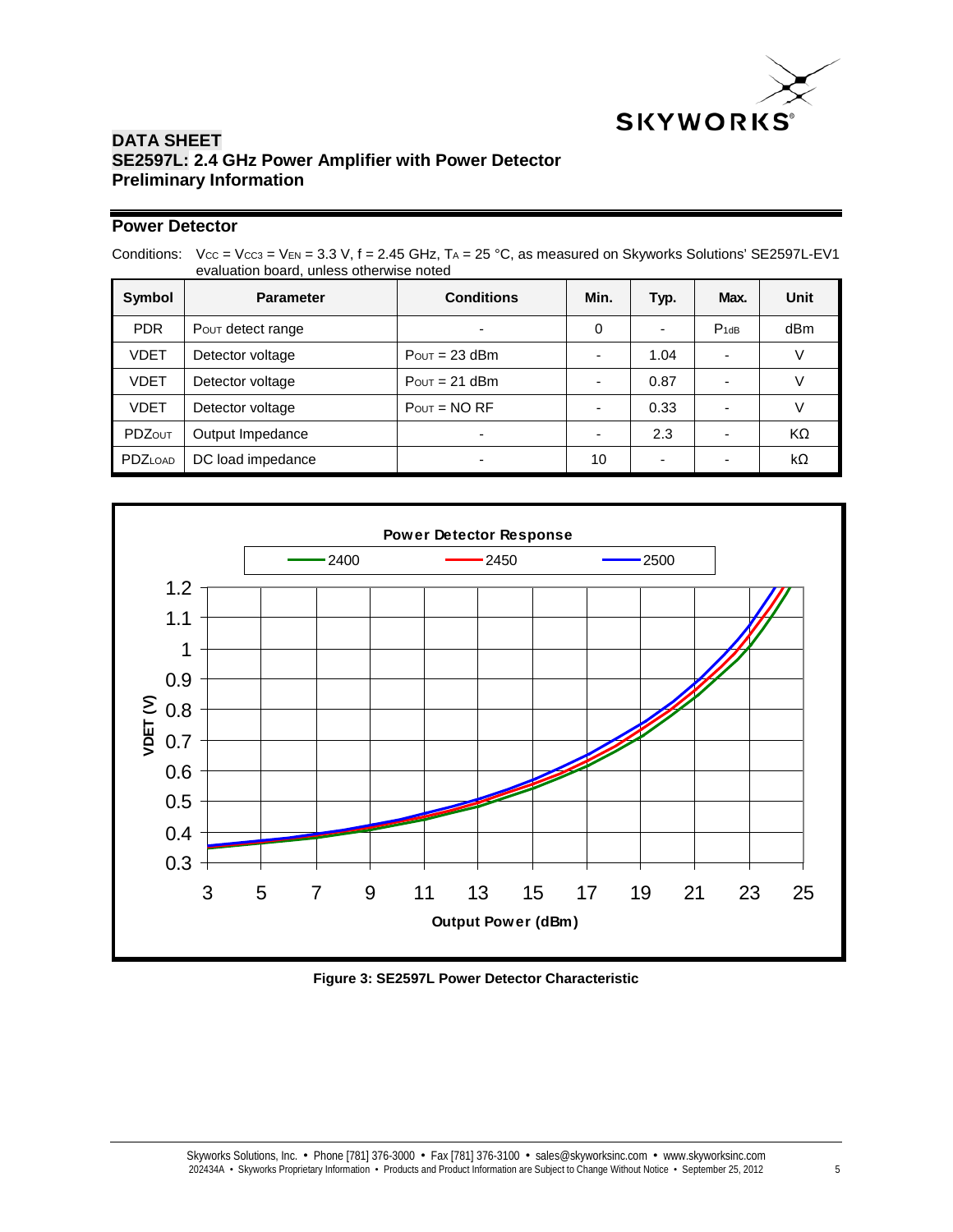

# **Package Drawing**



**Figure 4: SE2597L Package Drawing: Topside**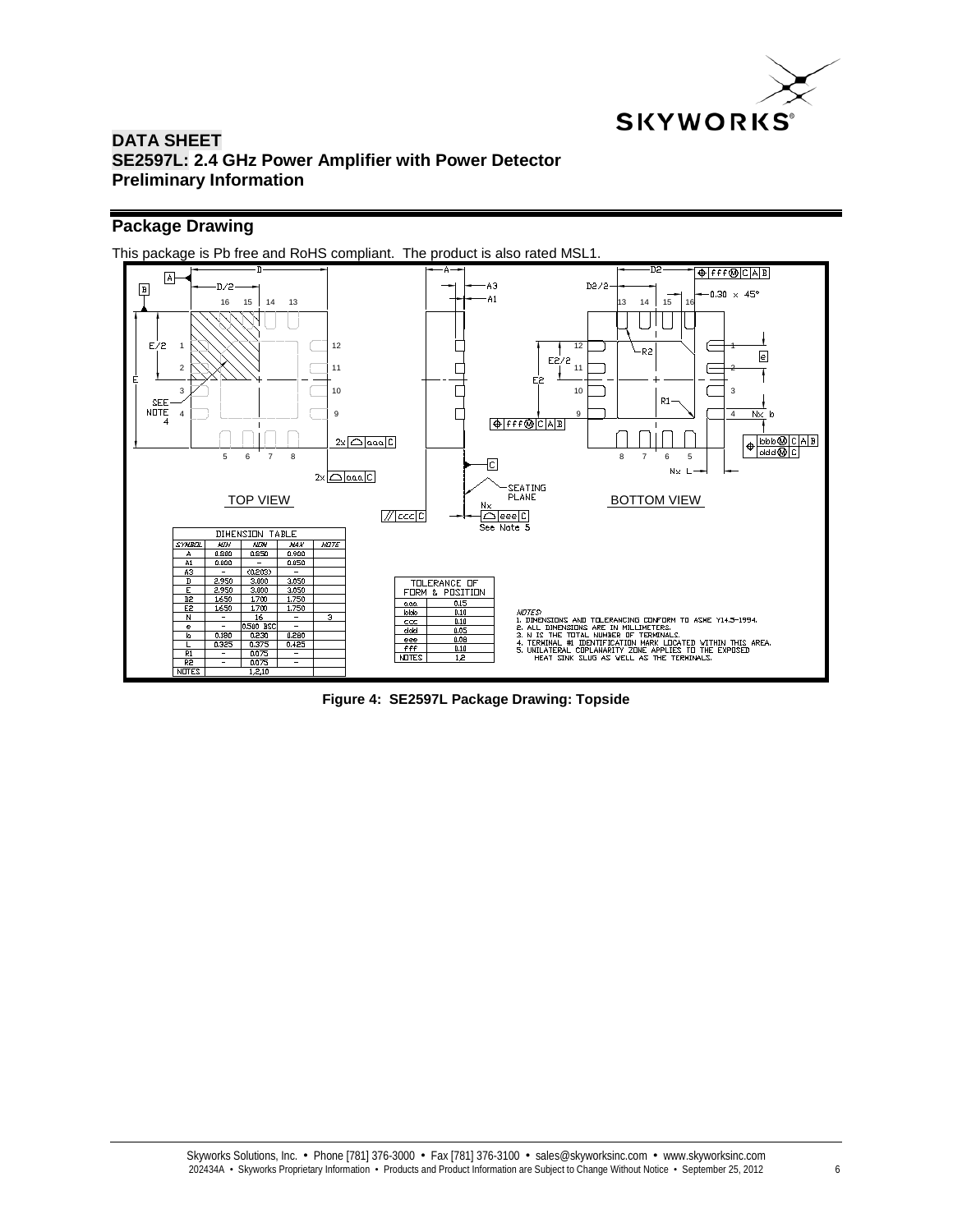

#### **Recommended Land and Solder Patterns**



**Figure 5: Recommended Land and Solder Patterns**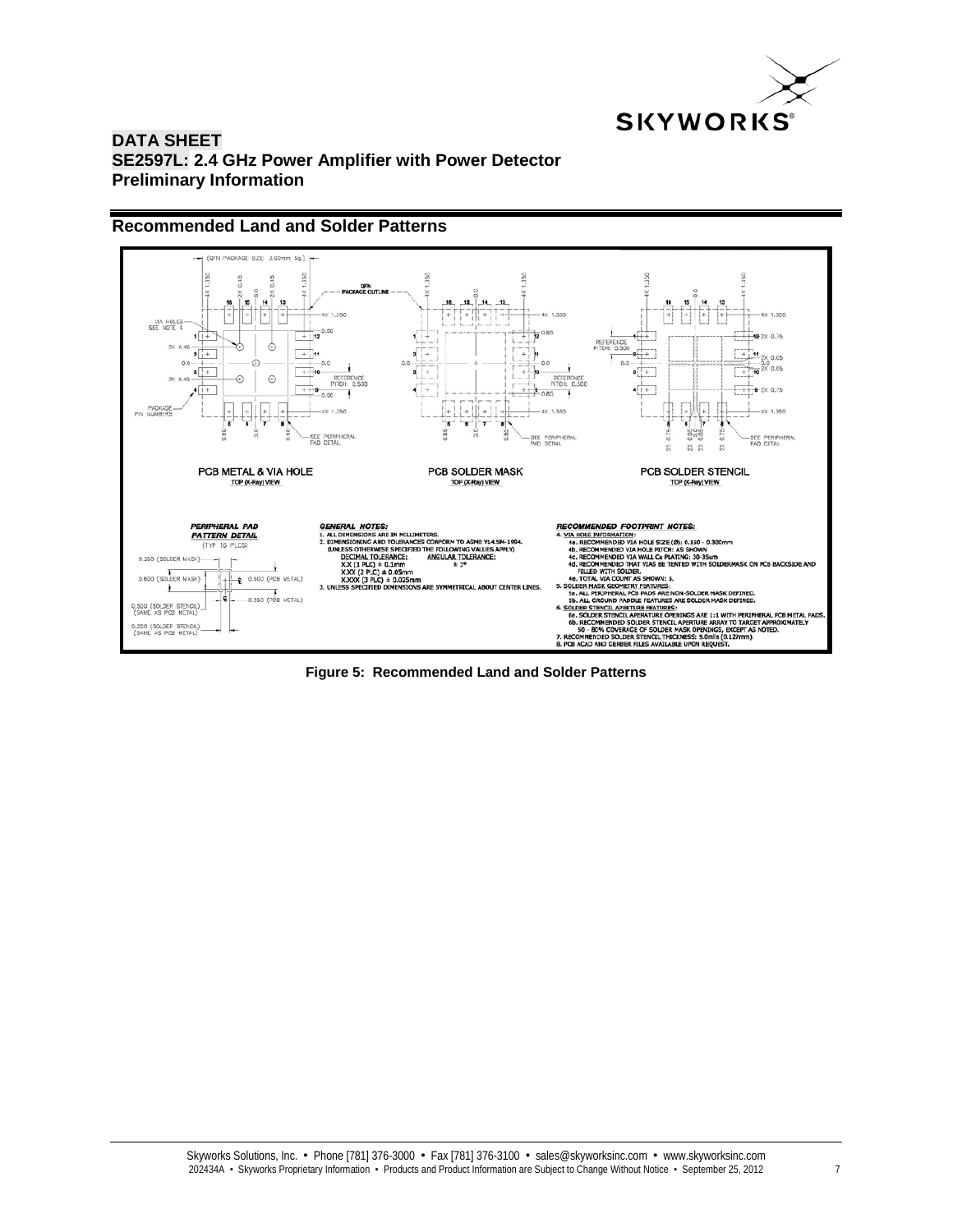

# **Package Handling Information**

Because of its sensitivity to moisture absorption, instructions on the shipping container label must be followed regarding exposure to moisture after the container seal is broken, otherwise, problems related to moisture absorption may occur when the part is subjected to high temperature during solder assembly. The SE2597L is capable of withstanding a Pb free solder reflow. Care must be taken when attaching this product, whether it is done manually or in a production solder reflow environment. If the part is manually attached, precaution should be taken to insure that the device is not subjected to temperatures above its rated peak temperature for an extended period of time. For details on both attachment techniques, precautions, and handling procedures recommended, please refer to:

- "Quad Flat No-Lead Module Solder Reflow & Rework Information", *Document Number QAD-00045*
- "Handling, Packing, Shipping and Use of Moisture Sensitive QFN", *Document Number QAD-00044*



## **Branding Information**



**Figure 6: SE2597L Branding Information**

#### **Tape and Reel Information**

| <b>Parameter</b>                                                                                     | Value                                                                         |  |  |
|------------------------------------------------------------------------------------------------------|-------------------------------------------------------------------------------|--|--|
| Devices Per Reel                                                                                     | 3000                                                                          |  |  |
| <b>Reel Diameter</b>                                                                                 | 13 inches                                                                     |  |  |
| Tape Width                                                                                           | 12 millimeters                                                                |  |  |
|                                                                                                      |                                                                               |  |  |
| pin 1<br>corner                                                                                      |                                                                               |  |  |
|                                                                                                      |                                                                               |  |  |
| Product Cox<br>Product Cor<br>Product Co<br>Lot Num<br>Product<br>Lot Num<br>Lot Numb<br>à<br>Ĩ<br>g | Product<br>Product<br>Lot Numb<br>Lot Num<br>Product Co<br>Lot Numb<br>g<br>g |  |  |

#### **Figure 7: SE2597L-R Tape and Reel Information**